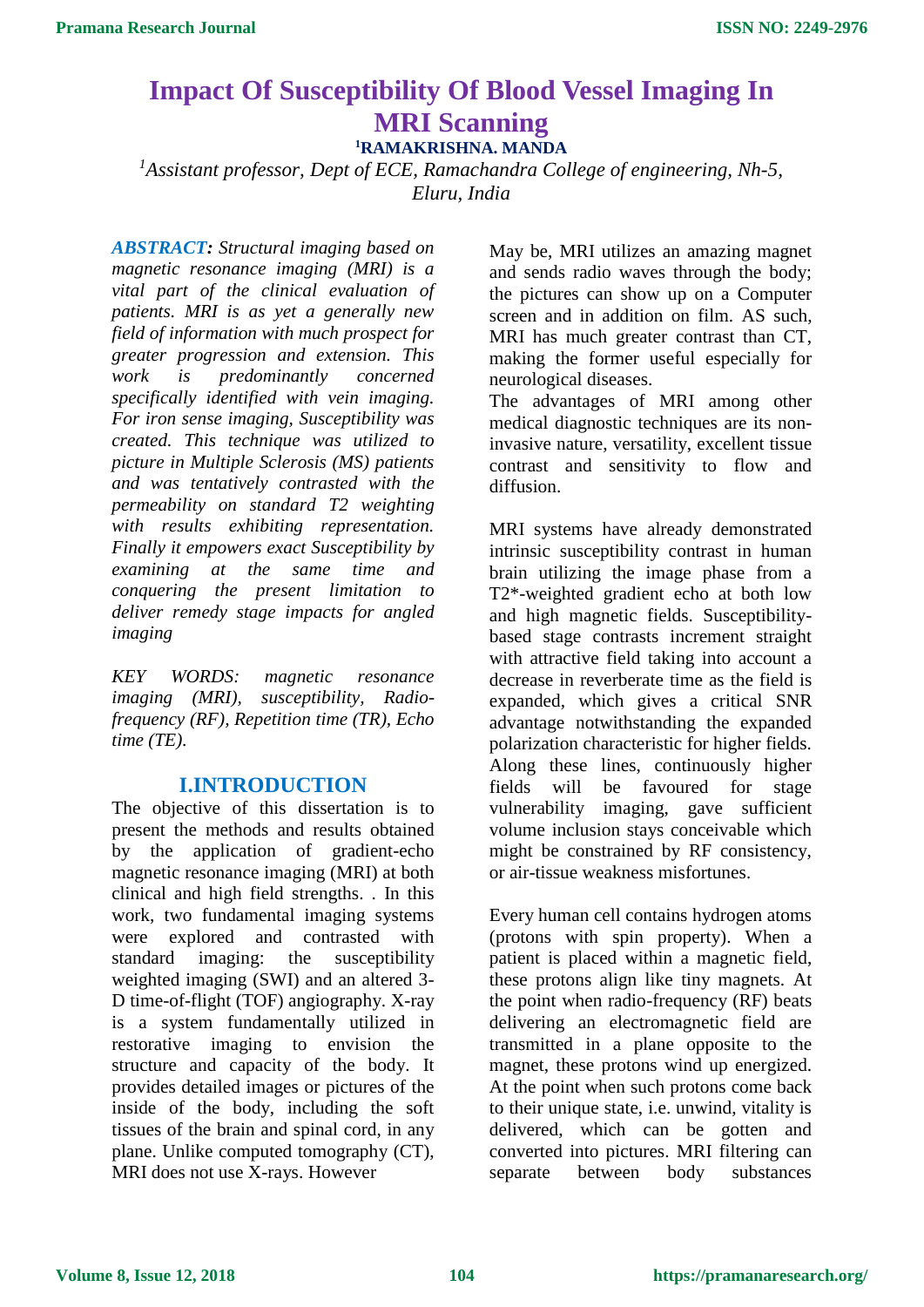dependent on their physical properties, for instance, contrasts among water and fat containing tissues. MRI examining can likewise give pictures in different planes without the development of the patient. Depending on the tissue being scanned, it is known that different tissues have different magnetic susceptibilities. Susceptibility in this context is defined as the extent or degree of magnetization of a material caused by the application of a magnetic field. This exact difference between tissues can serve as a mark or label to distinguish various structures by obtaining images with various contrasts.

Brightness may rely upon the thickness of protons around there (an expanded thickness being related with a more brightness area).Relaxation times for the hydrogen protons can vary and two times are commonly measured: Longitudinal relaxation time, known as T*1*, and transverse relaxation time, known as T*2*. Relaxations time properties are routinely used to show contrast between different soft tissues. The SWI is based on this fact and it is quite possible to obtain distinct pictures for various body structures or tissues (water, fat, protein, brain, spinal cord, etc.). On the other hand, the time of flight technique, TOF, exploits blood flowing nature to distinguish it from stationary tissues. Researchers studying the nature of flow in controlled phantoms developed the early work on TOF. A phantom is an artificial object of specific attributes and piece that is checked to adjust or approve the MRI framework. Parameters approved incorporate homogeneity, imaging execution and introduction angles. An apparition is normally a compartment made frequently of polymers, has different shapes and loaded up with liquid.

Diverse strategies were created for stream based MRI.As a rule, these procedures can be isolated into three noteworthy classes dependent on the impacts utilized for imaging: (a) "time-of-flight" effects (b) velocity-induced phase and (c) signal enhancement by MR differentiate specialists. Both SWI and TOF techniques have different applications in blood vessel imaging. As well, they have different basis. As referenced over, the TOF strategy relies upon the development of blood vessel or venous blood to improve its flag, while the SWI technique depends on the usage of the attractive properties of deoxygenated haemoglobin, bringing about darker engravings for venous structures. In this exploration, the SWI technique was learned at attractive field quality of 4.7 T, while the TOF strategy was learned at both 1.5 and 3.0 T. The two methods have wide spread applications in both established and emerging clinical diagnosis. Both methods have limitations, either inherently or relevant to higher field strengths (greater than 1.5 T). The research presented here is an attempt to overcome some of the limitations of the two imaging methods and find new applications of SWI in clinical imaging of multiple sclerosis (MS).

## **II. RELATED WORK**

Quicker MRI procurement has dependably been a continuous pursuit for all MRI professionals. A plenty of quick procurement techniques has been created for as far back as couple of decades, from Multi-Slice Multi-Echo to parallel imaging. Speeding up strategies for MRI have abused in both transient and spatial areas. The source produces a sinusoidal wave at predetermined frequency. The repetition time TR is the time between consecutive RF pulses. The echo time TE is the time between the initial RF pulse and the received signal peak (echo). Generally, there are two commonly used pulse sequences in MR imaging: 1) Spin Echo Sequence, and 2) Gradient Echo Sequences. It has at least two RF pulses, an excitation pulse, often called the  $\alpha$  pulse and one or more 180° refocusing pulses that generate the spin echo(s).  $\overline{A}$ refocusing pulse is required for every echo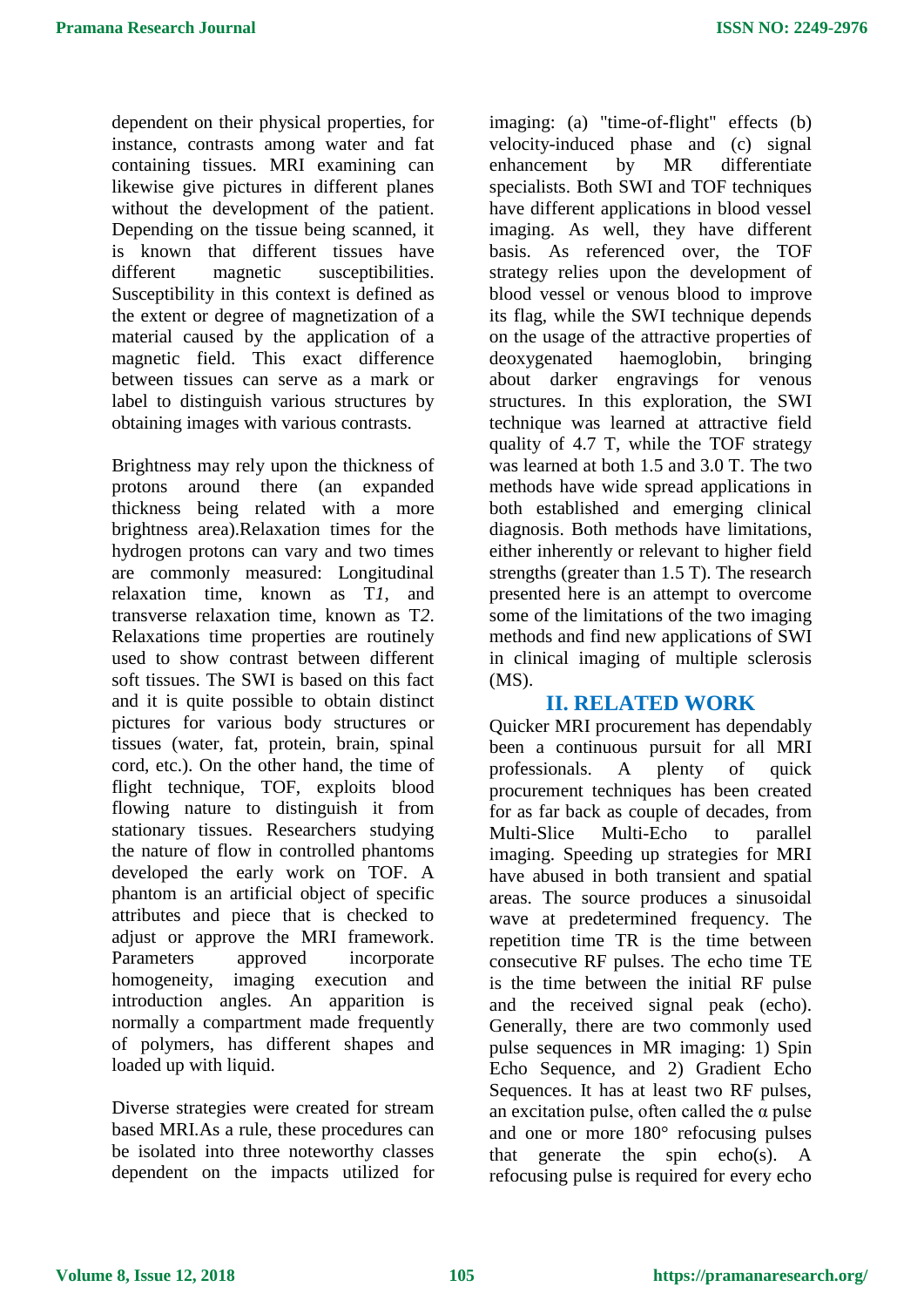produced, making it a tedious procedure. Spin echo sequences also utilize gradient pulses of opposite polarity in the readout and slice selection directions to refocus the protons at the same time as the spin echo.

In a spin echo sequence, the repetition time (TR), is the time between successive excitation pulses for a given slice. The echo time (TE), is the time from the excitation pulse to the echo maximum. All gradient echo sequences use gradient reversal pulses in at least two directions (the slice selection and the readout directions) to generate the echo signal. Excitation angles less than 90° are normally used. For these reasons, the overall signal level in gradient echo images is expected to be less than that in spin echo images, yet with comparable acquisition parameters. The image quality of gradient echo sequences is also more sensitive to metal implants and to the region of anatomy under investigation.

The procedure for generating an image varies from one instrument to another, but can be described in terms of a timing diagram. The RF pulse can be a truncated since function-shaped burst of RF energy. The phase encoding gradient is turned on. Once the latter is turned off, the frequencyencoding gradient is turned on and the signal generated is recorded. Slice selection gradient is followed by slice refocusing gradient lobe while the read-out gradient is preceded by read-out DE phasing gradient lobe. This sequence of pulses is repeated many times to collect all the data needed to produce an image.

At high field strengths, scan times can be significantly reduced, while improvement in image resolution is attainable, largely due to increased signal-to-noise ratio (SNR). Most capital spent to acquire stronger MRI magnets is to improve the realized SNR, which scales linearly with the magnetic field strength at higher values. But increased RF frequencies are

associated with RF inhomogeneity effects, as mentioned previously, rendering SNR itself spatially variable. Moreover, at high magnetic fields (greater than 3 T), the performance of the RF coil becomes increasingly dependent on its interaction with the human head/body. To solve this problem and design better and more efficient coils, electromagnetic modelling is needed

## **III. COMPONENTS USED IN MRI SCANNING**

An MRI system consists of the following components: 1) a powerful magnet to generate the static magnetic field, 2) homogenizing coils (called shim coils) to make the magnetic field as equally distributed as possible, 3) an RF coil to for radio signal transmission into the body part being scanned, 4) a receiver coil to detect the returning radio signals (echo), 5) gradient coils to detect and provide spatial localization of the signals, and 6) a computer system for reconstruction of the final image from radio signals received.

The magnet produces the required field strength for the imaging procedure. The first coil used in an NMR experiment was the multi-turn solenoid curl. Capacitor is broadly satisfactory that the birdcage curl gives a superior by and large attractive field homogeneity and enhanced SNR contrasted with more established loop structures, for example, the solenoid loops. Field homogeneity guarantees uniform nuclear cores, permitting an expansive field of view (FOV), while the high SNR guarantees acquiring high goals pictures. Now and then the birdcage loop is protected from different curls (i.e. shim and inclination loops) inside the MRI setup to limit any impedance.

The transmitter coil creates the magnetic field that excites the nuclei of the tissue. It is essential to have a uniform field over the region of interest to provide a spatially uniform excitation. The receiver coil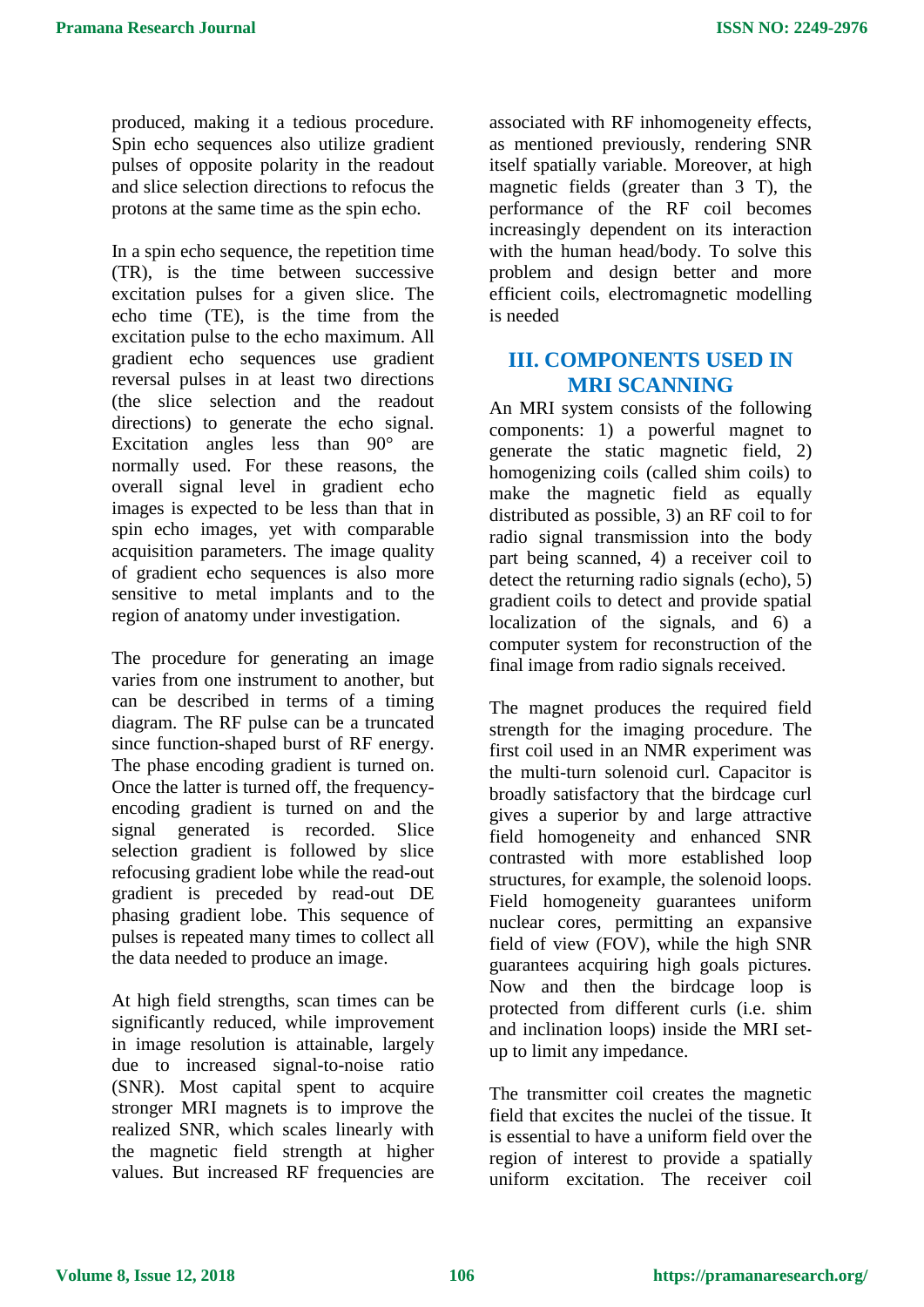detects the resonance signal then induces a corresponding voltage. The signal emitted is often referred to as free induction decay (FID) or the NMR signal. With different tissues, the nuclei relax at different rates leading to different time-varying signal levels and consequently different tissue contrast in the image. Using the magnetic gradients, the spatial location is determined and the measured signal is transformed to an image via signal processing tools. The RF coils are required to have a large filling/loading factor (volume of sample per volume of the coil. The advantage of surface coils is their ability to produce a strong and localized RF field that can provide a high SNR compared to other coils, especially in the imaging of relatively small volumes.

The signal intensity on the MR image might be determined by four basic parameters: 1) proton or spin density, 2) T*1* relaxation time, 3) T*2* relaxation time, and 4) flow. The T1 and T2 relaxation times (see above) characterize flag conduct after excitation and also the manner in which the protons return to their resting states (harmony) after the underlying RF beat excitation. The possible highresolution images can be used in studying neurological structures, such as small, deep brain structures, and for pathological applications. However caution is needed with possible excessive increases in scan time in which case SNR can be traded for faster imaging by parallel imaging and scanning parameter adjustments.

## **IV. IMPACT OF SUSCEPTIBILITY IN MRI SCANNING**

Usually, there is a trade-off between high contrast, high temporal, and high spatial resolutions and, consequently, image artifacts are occurring. An image artifact is any feature which appears in an image, a feature that is not originally present in the imaged object. An image artifact is sometime the result of improper operation of the imager, instrument or system-related factors and, frequently. Though it is a noninvasive technique, producing high quality, diagnostic-ally interpretable MRI images often require long imaging times compared with physiologic motions. These long imaging times mean that patient motion, which is not avoidable at all, causes blurring and replication (more commonly known as ghosting) artifacts. Examples include respiration, cardiac motion, and blood flow, peristaltic motion of the digestive system or restlessness of the patient. That might lead to serious errors in interpreting the images obtained, because such errors or artifacts can obscure, and be mistaken for, pathology.

Maximum Intensity Projection (MIP) is the most commonly used MRI processing technique. Originally, it was called MAP (Maximum Activity Projection). By this, two MIP renderings from opposite viewpoints are symmetrical images. Using special ray-tracing algorithms, an image of unique pixels (picture elements) is produced, representing the highest intensity signal in that location within the examined volume. Although it is computationally fast, the downside of this method is that the 2D results do not provide a good sense of depth, or penetration, of the original data. This helps the viewer's perception to find the relative 3D positions of certain features.

Resolution, is a measure of image quality.. The ability to resolve distinctive features in an image is a function of many variables; the exponential decay time of signal (T2), signal corruption by noise (or signal-to-noise ratio; SNR), sampling rate, slice thickness, and image matrix size, to name a few. A high-resolution MR image can be thought of as the convolution of the nuclear magnetic resonance (NMR) spectrum of the spins (protons) with their spatial concentration map. To get highresolution, images, three factors are important: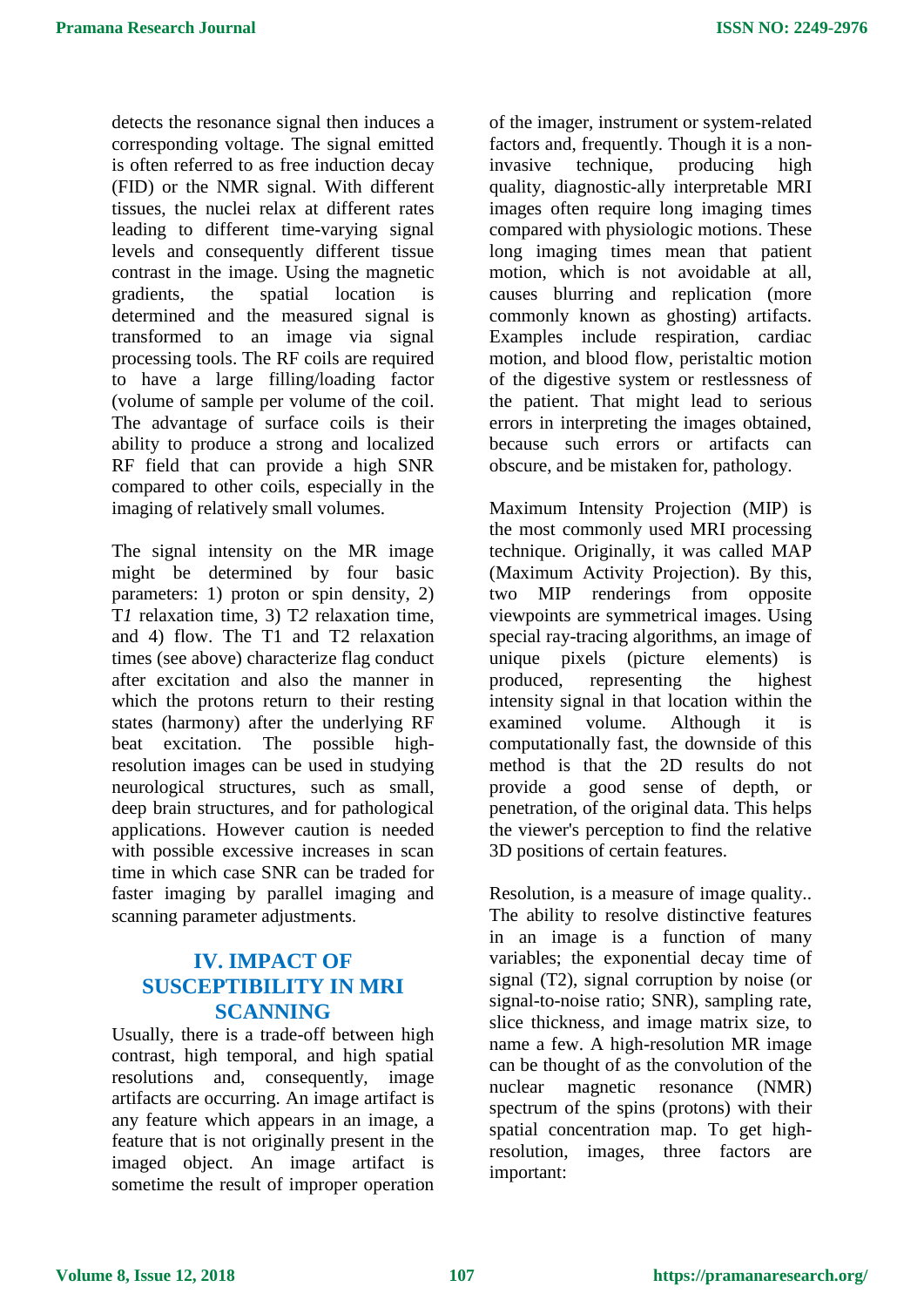i. Temporal (or time) resolution, which should be high so that motion effects (called artifacts) do not dominate and degrade edge sharpness,

ii. Contrast resolution, which must be high so that edges of organs and lesions can be identified easily against the background tissue or noise; and

iii. Spatial (gradient or location) resolution, which also must be high so that small objects and closely spaced edges are detectable

Magnetization is simply the magnetic polarization of a material produced by an arbitrary magnetic field. At the point when a material is exposed to a static attractive field it progresses toward becoming "polarized" and influences the encompassing zone by an attractive field circulation coming about because of the recently emerging attractive dipole. Magnetization can be viewed as the amount of magnetic moment exerted by the magnetic field per unit mass or volume of an object, in this context bodily tissue or fluid. The causes of the attractive minutes can be either microscopic electric flows coming about because of the movement of electrons in particle. Net polarization results from the reaction of a material to a connected attractive field, together with any unequal attractive dipole minutes. Charge isn't constantly homogeneous inside a protest.

Susceptibility weighted imaging (SWI) has been introduced as a technique to utilize the contrast offered by phase images while overlapped on a magnitude image. This method has better anatomical feature representation and hence more usable for radiological purposes. An SWI data set is obtained by scanning a patient or sample using a flow compensated gradient echo pulse sequence while preserving the full complex image after image reconstruction. The resulting image has to be processed to remove the wrap from the raw phase

image the associated slow phase variation resulting from static field variation and any possible shift of the k-space data central point.

Different methods have been proposed to solve these problems. One of these is the removal of the slowly changing component by dividing the complex image by a low pass filtered version of the same image and hence obtaining the resulting flattened phase image This method is essentially applying a high pass filter to the gradient echo complex image to obtain a filtered phase image. The below figure (1) shows the comparison of susceptibility of input and output images. From figure (2) we can observe the graph.



 $(a)$  (b) **FIG.1: SUSCEPTIBILITY COMPARISON OF ORIGINAL IMAGE AND OUTPUT**



**FIG.2: VARIATION OF SUSCEPTIBILITY** 

### **V. CONCLUSION**

Earlier we have study about the impact of Susceptibility in MRI scanning. Basically, Susceptibility is showing great promise for identifying previously invisible lesions in Multiple Sclerosis. More research is needed to investigate lesion formation and progression with the help of this method. RF shapes can be tailored for specific